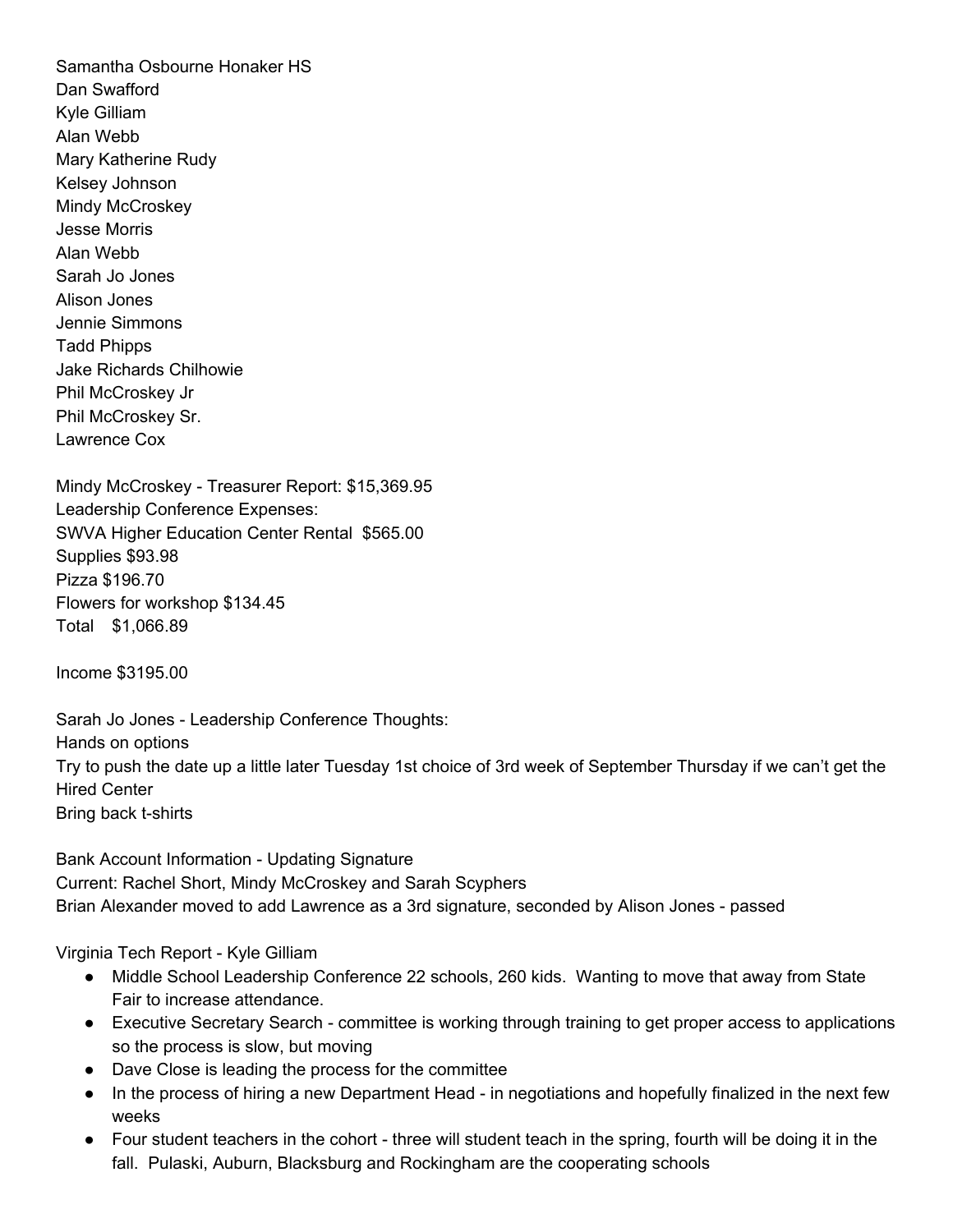● Looking for suggestions for how to increase the number of student teachers

Dan Swafford - VAAE, DOE, and FFA

- LaVetta needs help with curriculum review
- Summer conference is still being decided for VAAE (South Ridge Area is hosting Jessica Jones)
- 1200 members involved in contests at State Fair
- No results from the State Fair for a few days
- Money is due NOW for National Convention
- Bus routes are still being finalized
- If you need to pay your dues, tell Dan and he will get Andy to send out an invoice

Southwest Ag Association Teacher Representative

- Mid October at the HirEd Center are meetings
- Brian moved that we appoint Phil Jr, Jesse 2nd

Spring Rally - April 5th

- Brian needs help with Livestock Contest, 2 teams per school limit
- Ag Expo won't likely be able to host the whole Rally, but can hold some
- Andy will do tabulating
- Jennie will do plaques
- Tadd will do food needs numbers no later than the Tuesday week of
- Discussion to bring horse judging/hippology to Ag Expo
- Sr. Ag. Mechanics Brittany Litton coordinates at George Wythe, Lawrence will contact Heishman and **Brittany**
- Tractor Driving Brian and Jeff will get tractors Jeff will set it up, Jesse will run it
- Lawn Tractor Operator at WCC with Swaff
- LDEs Coordinator Jennie Simmons
- Animal Science CDEs Coordinator includes Middle School SAC- Mary Katherine
- Horticulture CDEs Coordinator Phil McCroskey, Sr.
- Registration and Logistics Lawrence
- College/Career Fair Sarah Jo Jones
- Talent Alison Jones
- Transportation Create a folder with directions, have someone working the contests riding the buses to those events
- Off Campus Contests Tractor Driving, Ag Mech, Livestock
- Samantha Osborne will do Hippology
- Kelsey Johnson is moving to Livestock

Foundation Report - Jennifer Armstrong via Lawrence

● **Virginia FFA License Plate Update:** We met the minimum requirement of 450 to continue to the production phase. While it's not nearly as far along as we we'd like to be, working toward 1,000 - it's the number we needed to keep this train rolling. The payment for the original plates has been received at DMV. Next step is finalizing design and then on to stamping them out! We wish we had an updated timeline on that, but we have not gotten that information from DMV yet. Soon, you'll see VA FFA Plates as an option when you opt for a specialty plate on the DMV website! The GREAT news in this update is that there's no stopping it - VA FFA Plates are a REAL THING! We owe a huge thanks to those of you who not only got on board, but believed in us and helped us get that magic number!